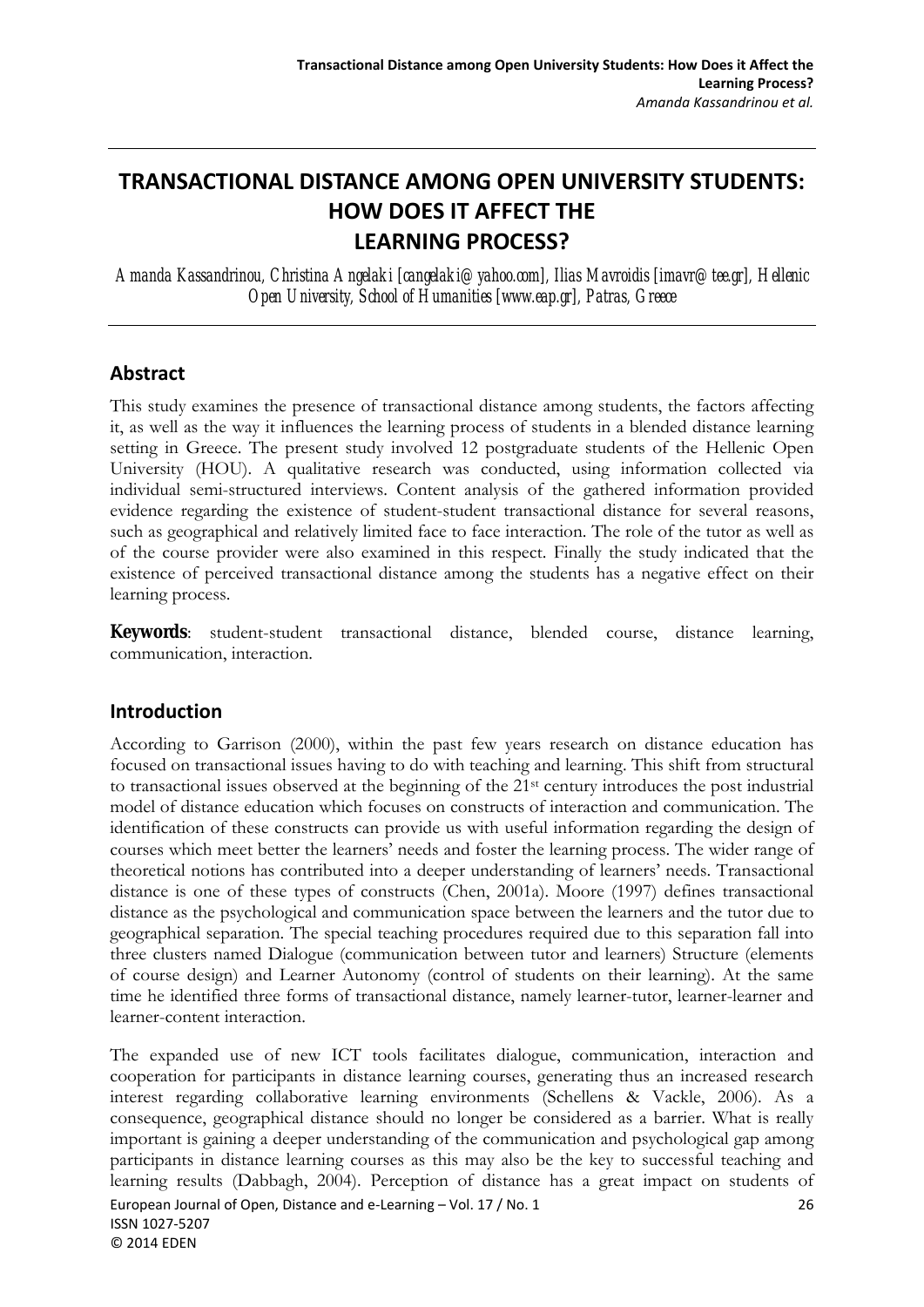distance learning courses and it is tightly related to the fact that a great number of distance learners do not manage to complete their course (Simpson, 2003). Lack of dialogue may increase perceptual distance which could be linked with poor retention rates (Dron et al., 2004).

Most of the research conducted on transactional distance has focused on a particular dimension of transactional distance, namely the transactional distance that learners experience when separated from their tutor. The HOU, officially established through Greek Law 2552/1997, is a relatively new public educational institution and the only University offering exclusively distance education courses in Greece. In the framework of HOU, research issues – related to open and distance learning (ODL) – which have been considered important, include mainly quality and effectiveness of the offered distance learning courses, the use of ICT, the tutor's role as well as tutor-learner communication and interaction (Giossos et al., 2008).

Taking into consideration the importance of transactional distance in the context of distance education (Moore,1997; Garrison, 2000; Jung, 2001; Gunawardena & McIsaac, 2004; Giossos et al., 2009) and the relatively few studies examining learner-learner interaction in this respect, the present study seeks to explore in qualitative terms, through a case study at the HOU, if distance learners experience transactional distance when separated from their fellow students and if this has an effect on their learning process and motivation.

# **Theoretical framework**

Moore borrowed the notion of transactional distance from Dewey and Bentley (1949), who originally identified it as an element of the learning process, in order to form the "theory of transactional distance". Moore's theory of transactional distance describes transactional distance as communication gap and psychological space of potential misunderstanding between the behaviours of both tutors and learners due to their separation (Moore & Kearsley, 1996). This notion is further refined by Giossos et al. (2009) in a review of the contemporary relevance of Moore's theory of transactional distance. More specifically, they stated that the particularities of space and time which pertain to tutor and learner characterising distance learning, create particular behavioural models for both of them, and increase the communication and psychological space between them as well as insufficient understanding of each other.

According to Moore (1997) this particular communication and psychological space between teachers and learners defined as transactional distance, is a function of the interplay among three variables: Dialogue, Structure and Learner Autonomy. Dialogue refers to the communication between instructor and learner and it is taken further than a simple two-way communication taking into consideration all kinds of interaction aiming at solving the learners' problems (Giossos et al., 2009). Moore (1997) does not focus on the frequency of interaction but on its quality as well as on the extent to which it enables distance learners to resolve the learning problems they may be experiencing.

European Journal of Open, Distance and e-Learning – Vol. 17 / No. 1 27 ISSN 1027‐5207 © 2014 EDEN Moore (1997) describes structure as the level of the course's rigidity and flexibility. More specifically structure refers to elements related to the course design, objectives, assignments, activities, the nature of the course assessment as well as to the extent to which the course meets individual learners' needs. The third factor, learner autonomy, is contingent upon dialogue and structure. It is a characteristic of learners who are able to exert control on their learning and manage it in a self-reliant manner. It can be affected by the dialogue and the course's level of rigidity and flexibility as well as by the extent to which learners are able to control the learning process (Giossos et al., 2009). Garrison (2000) noted that learner autonomy cannot be easily explained, as it may be related to personal autonomy of the learner or autonomy linked with the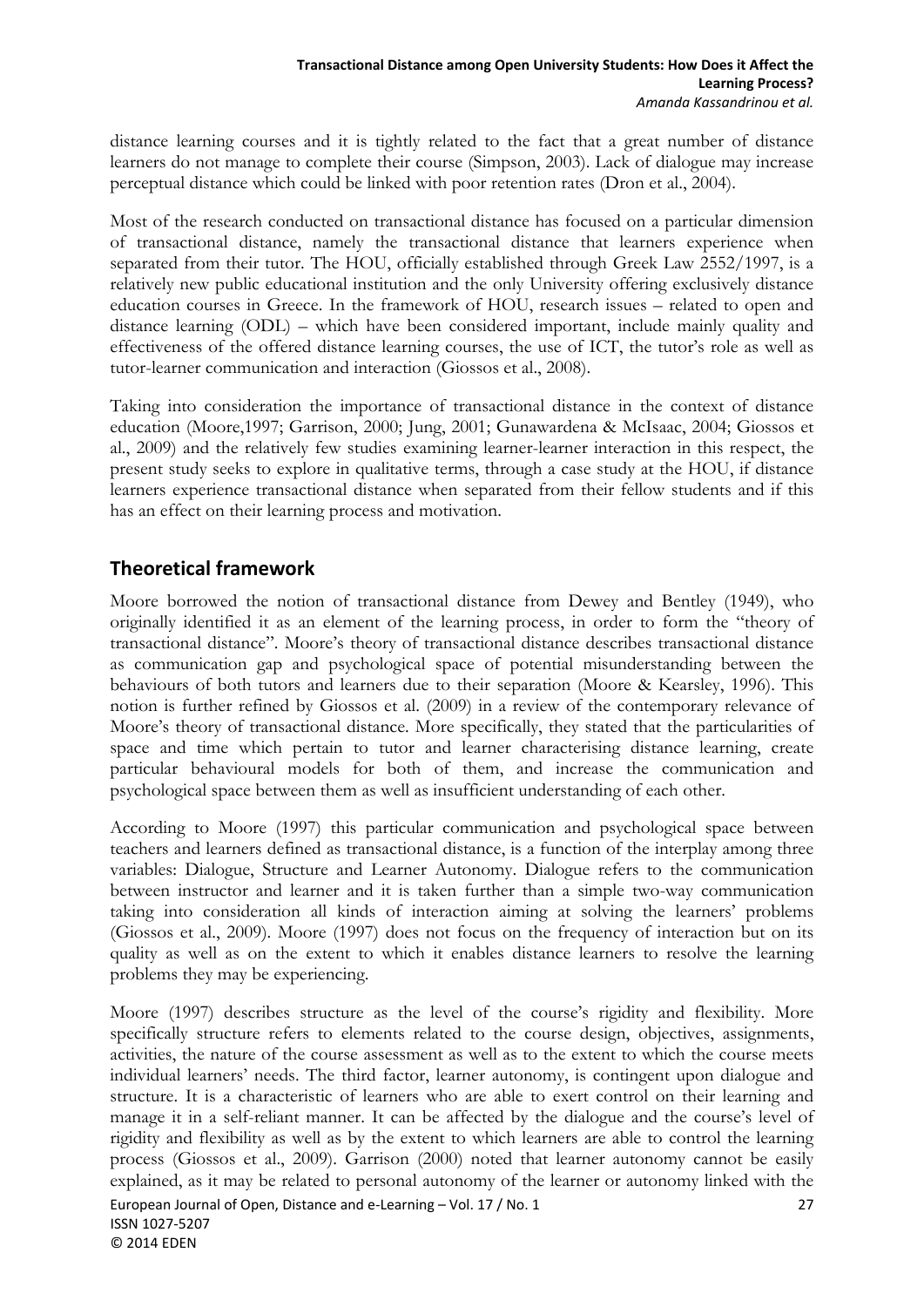learning materials themselves. Finally, Kanuka et al. (2002) noted that both high and low levels of transactional distance may be accepted depending on the individual characteristics of each learner and his/her autonomy level.

Moore's transactional distance theory suggests the existence of an inverse relationship among these three variables (Gunawardena & McIsaac, 2004). For instance, a course with rigid and inflexible structure can decrease the sense of learner autonomy as well as the quality of the dialogue between instructor and distance learners. Consequently the learners' sense of transactional distance increases. Yet, Moore (1997) adds that when structure drops below a particular threshold, even though he does not specify it, students' sense of transactional distance can significantly increase as they may feel confused and dissatisfied.

According to Moore and Kearsley (1996) successful teaching in distance learning environments relies on the extent to which tutor and institution can provide appropriate levels of structure as well as appropriate frequency and quality of tutor-student dialogue taking into consideration learner's autonomy. The tutor is the one to determine what is appropriate and it varies according to students' characteristics, level of instruction and content (Moore, 1997). Thereby, development of well-structured support materials and increase of quality dialogue may reduce transactional distance depending on individual learners' needs.

As noted in the introduction, Moore (1997) identified three forms of transactional distance: a) learner-tutor interaction b) learner-learner interaction and c) learner-content interaction. Yet, defining dialogue as interaction between tutor and learner distinguishes it from the other forms. He used dialogue rather than interaction in order to hypothesise the inverse relationship with structure in relation to transactional distance. Another form of interaction, learner–interface interaction, was added by Hillman, Willis and Gunawardena (1994) to the already identified forms of interaction aiming at accommodating the features of electronic teaching.

Several studies (e.g. Bischoff, 1993; Saba & Shearer, 1994; Bischoff et al., 1996; Chen & Willits, 1998; Chen, 2001a; Chen, 2001b; Zhang, 2003; Force, 2004) have been carried out in order to determine the empirical status of Moore's transactional distance theory. Although their results do not unanimously converge, they all confirm its importance and usefulness as a framework within which distance learning practice should be analysed.

Bischoff (1993) and Bischoff et al. (1996) verified the presence of structure, dialogue and transactional distance, carrying out a study exploring 221 postgraduate students' perceptions of transactional distance, dialogue and structure in distance courses delivered via interactive television. Having developed a rating scale for measuring these three notions they noted several important elements about the way in which a valid rating scale about transactional distance should be developed and validated (Zhang, 2003).

The concept of transactional distance was taken a step further by Saba and Shearer (1994) who proposed a system dynamics to examine the relationship between structure and dialogue in relation to transactional distance. They observed the existence of an inverse relation among dialogue, structure and transactional distance. They also noted that the more dialogue and learner control increase in a videoconferencing environment, the more structure decreases and subsequently the more the transactional distance reduces.

European Journal of Open, Distance and e‐Learning – Vol. 17 / No. 1 28 ISSN 1027‐5207 © 2014 EDEN Chen and Willits, (1998) examined dialogue as in-class discussion in a videoconferencing environment and noted that dialogue contributes directly to learning outcomes and reduction of tutor-student transactional distance, while transactional distance is inversely associated with learning outcomes. Chen (2001a, 2001b) examined the effects of tutor-learner interaction,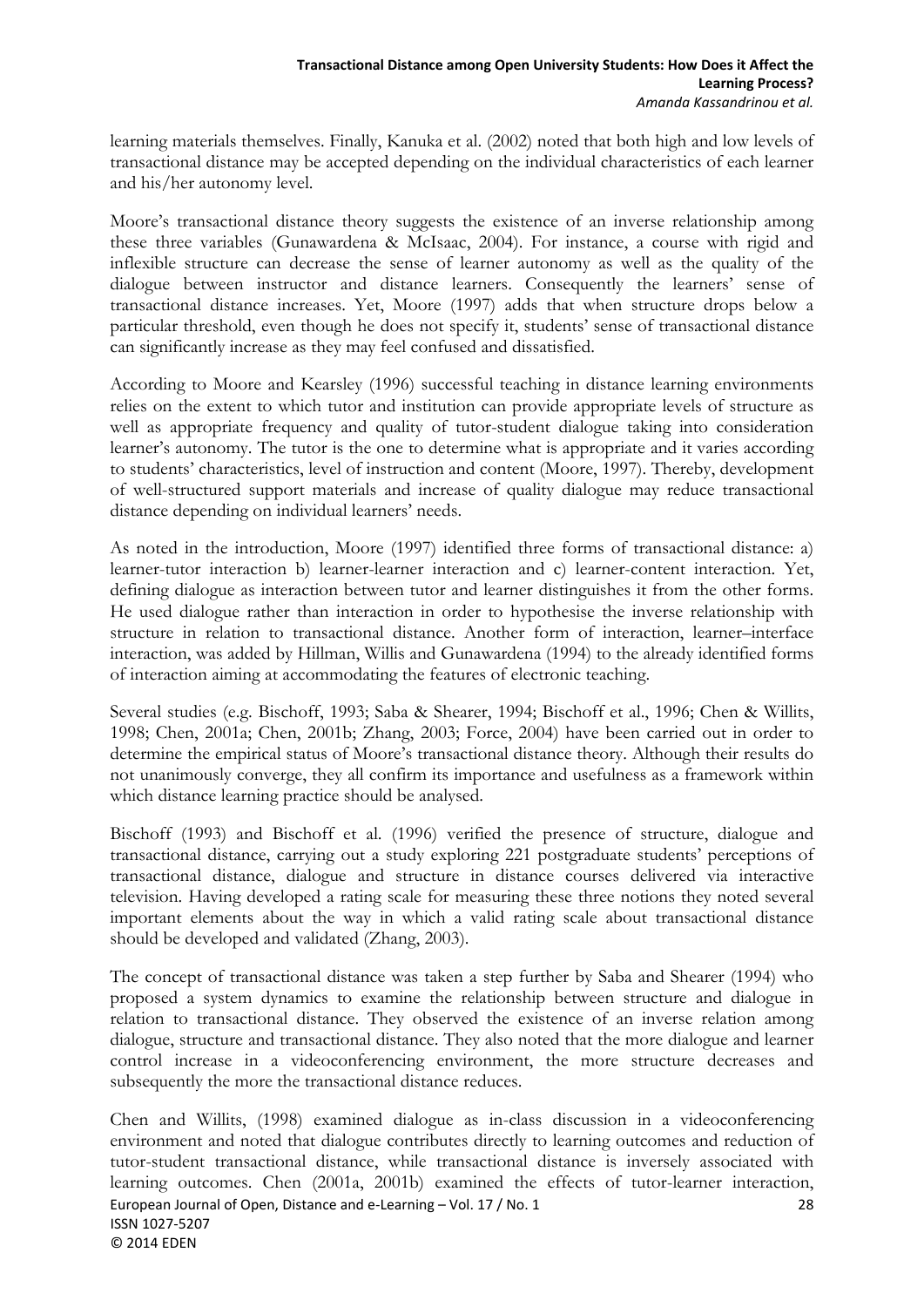learner-learner interaction, learner-content interaction and learner-interface interaction on Web based learning environments. Chen approached transactional distance as an experiential situation and referred not to transactional distance but to perceived transactional distance.

Zhang (2003) suggested that students' perception of transactional distance and their engagement with learning were mainly not affected by transactional distance between students and teacher but from perceived student-student transactional distance. After having carried out a research involving students of online courses from Nepal and Iceland Lemone (2005) concluded that transactional issues are significantly affected by cultural influences. Dron, Seidel and Litten (2004) examining transactional distance in a blended learning course illustrated the inverse relationship that exists between structure and dialogue in such a learning environment.

Gokool-Ramdoo (2008) suggested relating transactional theory with the analysis model of student persistence of Deschenes (1996) which includes three axes of elements for exploring student persistence: a) cognitive, b) meta-cognitive and c) affective. Her approach extends Moore's theory beyond the field of pedagogy as issues such as student persistence are related not only to pedagogical aspects of distance education but also to administrative and organisational ones.

Force (2004) conducted a quantitative research on perceived transactional distance, autonomy, structure and dialogue with students of courses based on asynchronous computer mediated communication environments. The results of the factor analysis used to process the gathered data about autonomy did not confirm Moore's theory.

Dron (2006, 2007a, 2007b) introduced some new ideas in relation to transactional distance and elearning as he analysed structure and dialogue in terms of transactional control. He concluded that transactional control is linked with both the teachers and learners' choices. He also explored control issues related to using social software, including the possibility for structure to arise as dialogue's result.

# **Research questions**

Data collection for the current study was guided by the following four research questions:

- 1. Do students experience any transactional distance between themselves and their fellow students and in which way do they perceive student-student transactional distance?
- 2. Which factors lead students to experience transactional distance with their peers?
- 3. Does perceiving transactional distance with other students affect the learning process?
- 4. In which way do students believe that learner-learner transactional distance can be reduced so that it does not inhibit the learning process?

## **Methods**

## *Context of Hellenic Open University*

Offering exclusively distance education courses to students throughout Greece and abroad since 1998, the HOU consists of four separate Schools, namely Humanities, Social Sciences, Science and Technology, and Applied Arts. It currently offers 6 undergraduate and 27 postgraduate courses, accommodating approximately 31,000 students with an approximately 1/20 tutor to student ratio. All HOU courses are offered in Greek and are addressed to Greek adult students as well as to foreign ones, provided that they master the Greek language at an advanced level.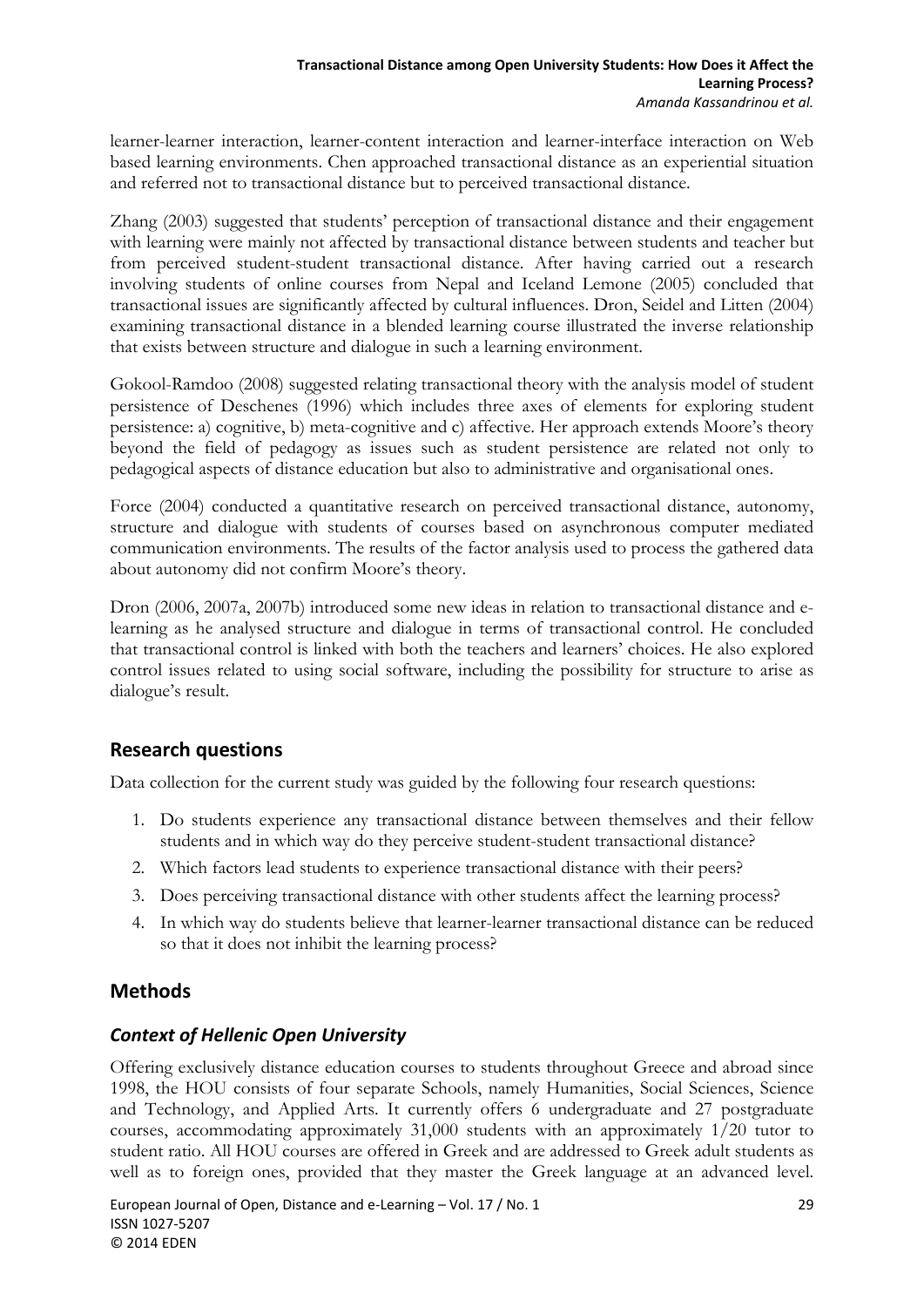Undergraduate students are awarded a degree upon successful completion of twelve course modules whereas postgraduate students are awarded a Master's degree upon successful completion of four course modules and a dissertation. There is also possibility for PhD degrees.

Throughout the 10-month academic year HOU students must hand in three to six written assignments for each course module they have enrolled in. Furthermore, they must sit exams successfully at the end of each course module in order to successfully complete it. Each course module includes five face-to-face Counselling Group Sessions (CGS) which take place in nine cities all over the country for undergraduate courses and in three cities for postgraduate ones. In this sense, it can be considered as a blended learning method. Students are not obliged to participate in these CGS. It is up to students to plan their own study during each course module, i.e. studying the course material, working on the proposed course activities, and handing in the written assignments in time while they are continuously supported by the academic staff.

Tutor-student communication and interaction within the time span between CGS is mainly held via e-mail and telephone. Additionally, there is a web-based instructional environment / portal (http://online.eap.gr) wherein each course has its own website and whose use and capabilities are gradually increasing. Course websites simplify organizational procedures and enrich students' learning opportunities and experiences while providing possibility for asynchronous interaction both between tutor and students and among students as well.

### *Survey tool*

This study aimed at exploring in qualitative terms a relatively new area of research looking for new insights regarding perceived transactional distance among students. Qualitative research focuses on understanding specific situations as well as communicating that understanding through description (Bradley, 1993). This description consists of what the participants stated even though there is a selection and interpretation of their words. The unavoidable distortion that lies in this selection and interpretation of the participants' words is countered by the tapescripts and the fact that they were invited to have access to the outcome of the study if they wished to do so.

A deductive approach to data collection was followed. Semi-structured interviews consisting of open-ended questions was the main technique used for collecting data. According to the purposes of the study the questions of the interviews were based on six themes which orientated the study and contributed to the analysis of the results and to the deduction of conclusions. The themes were the following:

- 1. demographic features,
- 2. students' perception of transactional distance,
- 3. frequency of communication and interaction,
- 4. factors that contribute to the increase of transactional distance,
- 5. the impact of this increase on the learning process and,
- 6. ways in which transactional distance can be reduced.

Twelve participants were interviewed in total: ten in person and two by phone. The interviews were approximately 20 minutes in length and were held in June 2012. The interview participants were informed about the purposes of the research before the interview. The researcher assured their anonymity. Participation was voluntary. The transcriptions of the interviews and the notes of the interviewer were analyzed with a view to identify the students' perception of transactional distance and its impact on the learning process, in response to the research questions set above.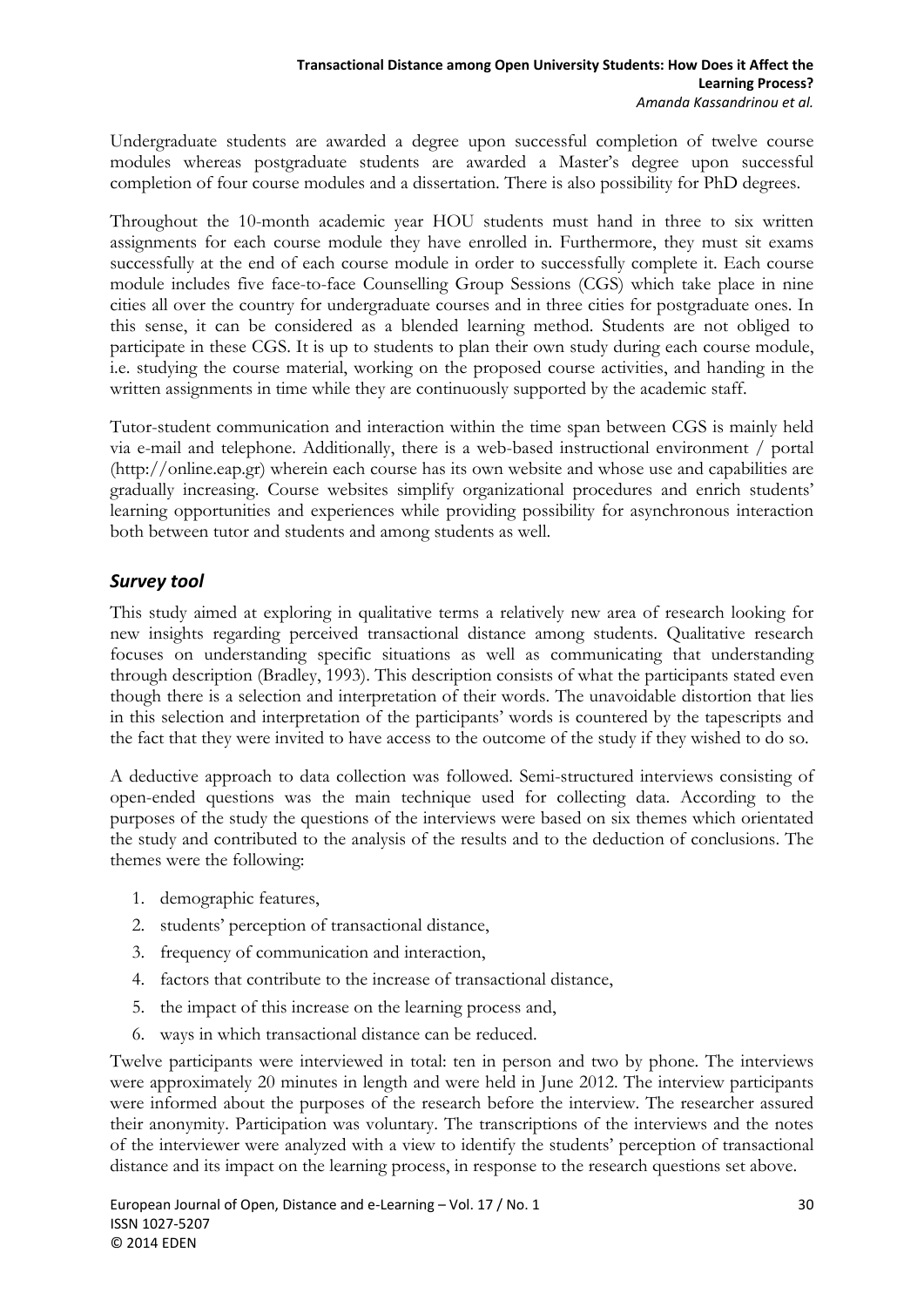#### *Sample*

Taking into consideration the purposes of the study a convenient sample of 5 HOU postgraduate students was initially selected. According to Cohen et al. (2007) convenient sampling involves subjects that are close to the researcher. The researcher simply chooses subjects that meet the requirements of the study's purposes and to whom he or she has easy access. In this case the researcher does not aim at generalizing the conclusions of the study (Cohen et al., 2007). The rest of the students were selected using the technique of avalanche sampling as they where chosen among students who were proposed to the researcher by the first five students who accepted to take part in the research. According to Cohen et al. (2007), in avalanche sampling the researcher tracks a proper group of subjects who subsequently work as "informants" helping the researcher to track new proper subjects. Following this approach, in this study 12 students, who met the requirements, were selected. The requirements were that they were adults, they all had obtained a degree attending conventional university courses and they were HOU postgraduate students having experience in distance learning. As far as the number of the interviewees is concerned, Terre Blanche et al. (2006) consider that this amount of responses is adequate if relatively brief, semi-structured interviews are held by a researcher on issues related to attitude and perception.

## *Data analysis*

The data collected for this qualitative study were analysed using the technique of content analysis, a technique often used in analysing data collected in terms of a qualitative research. Using this particular technique researchers aim at describing, listing and composing the information collected from the subjects (Bird et al., 1999). Data were derived from analyzing the tapescripts and the notes taken, plus the notes based on the observation of the participants during the faceto-face interviews. The content analysis of the interviews was based on the six themes set out during the description of the survey tool, which were also used for categorizing the open ended questions addressed to the subjects. These themes were tightly related to the four research questions of the study.

# **Findings and discussion**

The results below indicate a selection of the most relevant sections of the responses, as quotes and/or summaries of the participants responses paraphrased by the researcher, were organised and coded within each of the six themes tightly related to the four research questions of the present study. Due to the volume of the responses, it was not possible for all of them to be recorded.

More specifically, themes 2 and 3 are related to the first research question about students' perception of transactional distance with their peers and the way it is perceived, while theme 4 is related to the second research question about factors contributing to the presence of transactional distance among students. Theme 5 is linked with the third research question about the effect of transactional distance on students' learning process and finally theme 6 is linked with the fourth research question about the ways they believe transactional distance with their fellow students can be reduced. Theme 1, demographic features, is mainly related to the first question, but is also examined in relation to all research questions.

## *Theme 1: Demographic*

Female interview participants outnumbered male participants (7 woman vs. 5 men). Everybody was aged between 30 and 45 years old. They were students of three out of the four Schools of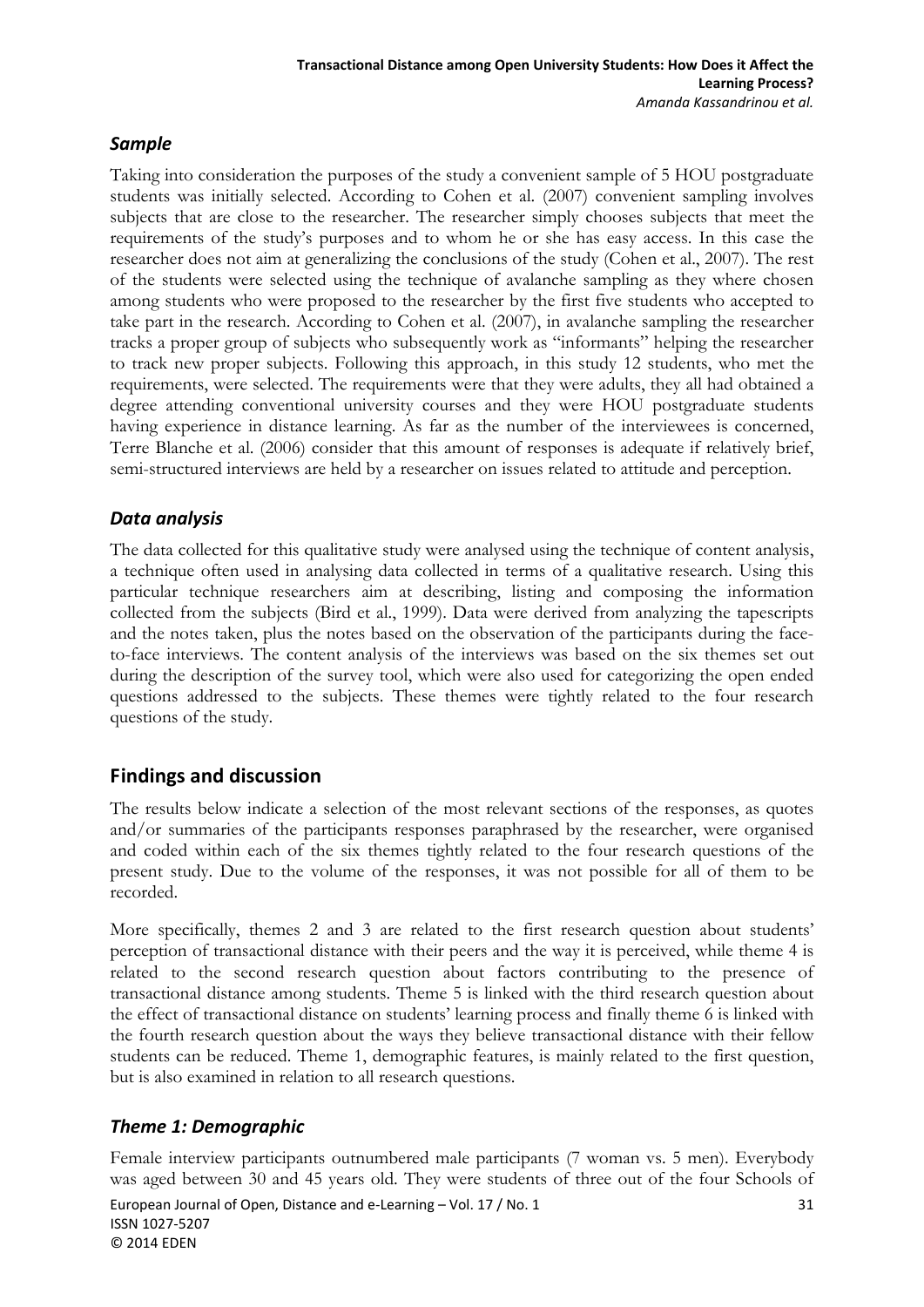HOU. They were attending or had recently attended 8 out of 27 postgraduate courses offered by HOU. More specifically, four students attended three different courses of the School of Human Studies, three students attended two different courses of the School of Social Sciences and five students attended three different courses of the School of Science and Technology.

According to Giossos (2009) transactional distance is an experiential situation that is perceived by students. Therefore this transactional distance is perceived in different ways by each student depending on his/her cultural and educational background. The fact that all the participants had almost the same cultural background, i.e. being Greek students who came mainly from parts of Northern Greece as well as being postgraduate students having obtained a degree from a conventional undergraduate course permitted the hypothesis that transactional distance was perceived by them in a similar way.

### *Theme 2: Perception of student‐student transactional distance*

#### *Perception of transactional distance*

Responses to the questions about presence of transactional distance between each participant and his/her fellow students, the degree to which they perceive it and what kind of distance they perceive it is, showed that the great majority of the interviewees  $(n=11)$  perceived the existence of transactional distance between them and their peers. More specifically they stated that there was good contact only with few students while there was little or no communication at all with the rest.

*"[transactional distance]…yes, there is, apart from very few students that we keep in touch mainly for cooperating and not for socialising..."* 

Trying to quantify the existence of transactional distance between them and their fellow students, five of the respondents talked about fellow students with whom they had no contact at all or they had little contact. The rest responded that they experienced much transactional distance with their peers considering the absence from CGS as a main reason for this. Three participants commented on the degree to which they perceive transactional distance.

*"…Little [transactional distance] with some of them but too much with most of them. Only 5 CGS are held. I was usually absent or some of my fellow students were. So I had never met many of them… I met some of them for the very first time during the final exams."* 

 *".. Very little [transactional distance], with the ones I am in frequent contact and much [transactional distance] with the ones I have no contact at all."* 

 *"…too much [transactional distance], as I had little contact with very few of my fellow students due to my frequent absence from the CGS."* 

Face-to-face communication is still considered essential by students in the framework of their distance learning course (Loizidou-Hatzitheodoulou et al., 2001; Wilson & Whitelock, 1998) while human contact is one of the main concerns of students and tutors who are experienced in conventional educational programmes and participate in distance learning courses (Parrott, 1995).

Ten students also commented that they perceived transactional distance as geographical noting that if they lived closer to each other, they would probably have been more in contact with their fellow students. This suggests that geographical distance is still an important descriptor within transactional distance concept. Furthermore, students perceived this distance as communication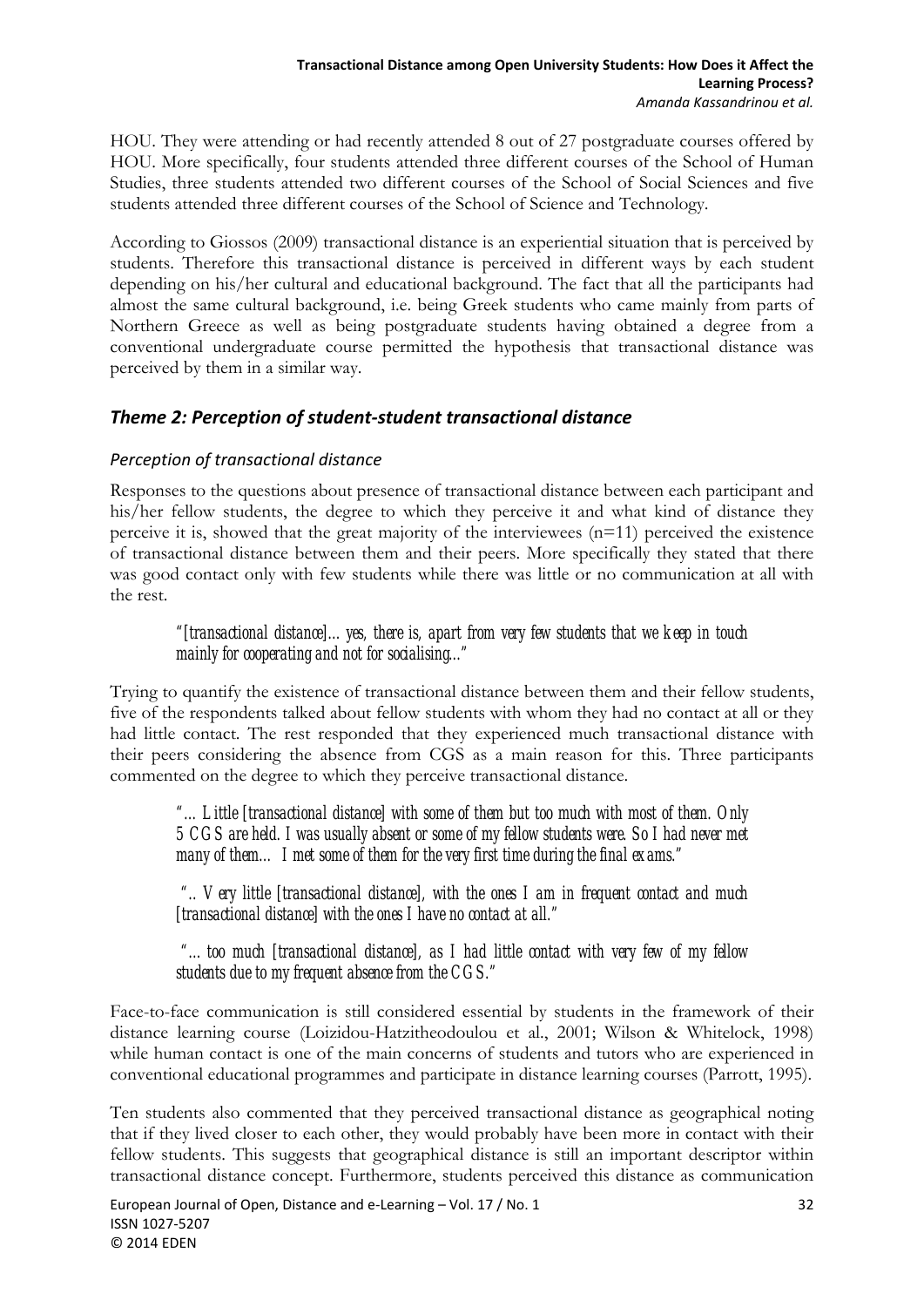and interaction gap  $(n=6)$  as well as psychological space  $(n=2)$  between them and their peers, which is in agreement with the core notion of the transactional distance theory (Moore & Kearsley, 1996). Finally two students perceived it as a gap of co-understanding whereas two others as awareness gap.

#### *Theme 3: Frequency of communicating and interacting*

Most of the respondents (n=7) hesitated to contact their peers or considered unnecessary to take the first step to communicate and interact with the other students, mainly during the CGS. This is in accordance with other studies on student-student communication and interaction in the framework of HOU courses (Angelaki & Mavroidis, 2013; Tzoutza, 2010; Loizidou-Hatzitheodoulou et al., 2001). Yet, the rest of the respondents claimed that they take initiative for starting dialogue with their fellow students both during and between the CGS. All of them stated that between the CGS, they kept in touch with maximum two of their fellow students whereas they interact with many more during the CGS. Conrad (2005) considers course design as a main factor for encouraging student-student communication and interaction. A carefully designed course should include venues for chat, for asynchronous interaction as well as group functions and lounges for social activities boosting communication and fostering a sense of community among learners. Tzoutza (2010) in a research examining HOU students' perception of CGS stresses the importance of promoting student-student communication not only during face-toface meetings but between them as well. Restricted student–student communication and interaction as well as hesitance to contact their peers can also be attributed to the low perceived value that students attribute to communication with their peers (Loizidou-Hatzitheodoulou et al., 2001) or to each student's temperament (Tait, 2003). A participant attributing contact with peers to her sociable and friendly character commented:

 *"… yes I do [take initiative to communicate with peers] because this is the way I usually act. When I like somebody I am usually the first to take initiative to approach them…"* 

While another one stated:

*"…not much, I don't usually take the first step for communication. Between CGS I contact them only if I feel comfortable with somebody during the CGS first..."* 

Face-to-face meetings are also considered as a significant starting point for student–student interaction, a fact that is consistent with Conrad's (2005) study on blended courses considering face-to-face interaction as a benchmark of communication among learners.

Students showed their preference for contacting their peers mainly by phone, valuing its immediacy, and secondly by e-mail. Very few had the opportunity of meeting face-to-face between the CGS. This is in accordance with other studies (Angelaki & Mavroidis, 2013; Tzoutza, 2010; Anastasiades & Iliadou, 2010; Loizidou-Hatzitheodoulou et al., 2001) where distance learning students commented on the means of communication that they prefer to use for contacting their peers in case they have questions related to the course material or the assignments. More specifically, some participants stated:

*"[keep in contact]… by phone or e-mail with two [fellow students], mainly between the CGS discussing only about the assignments…"* 

*"We keep in touch between the CGS by phone and sometimes we meet each other or occasionally by mail about the written assignments…"*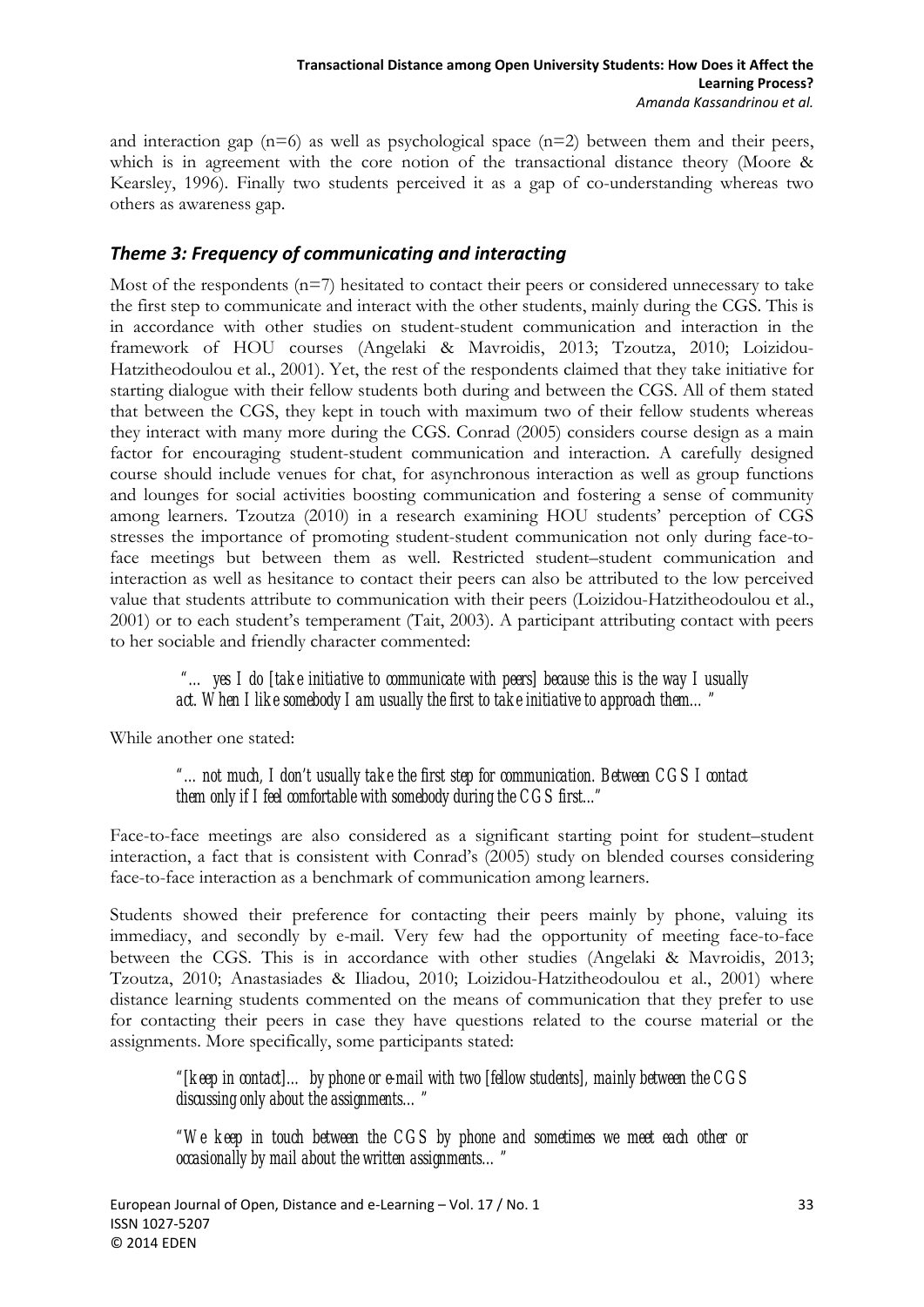*"…we usually talk about the assignments, questions having to do with the chapters we have to study, the tutor who has delayed sending comments on our assignments or something similar…by phone or e-mail…"* 

Regarding the way of communicating with their peers that made them feel closer to their fellow students they kept in touch with, most of them stated that they mainly preferred to communicate by phone (n=7). Communicating by phone is an easy and convenient way of communication offering immediacy and prompt answers to queries (Sarakatsanou, 2007; Loizidou-Hatzitheodoulou et al., 2001; Wilson & Whitelock, 1998). There were five students that referred to face-to-face communication and there were only two references to e-mail, proving the impersonal aspect of this means of asynchronous computer mediated communication. E-mail is mainly used for sending documents and not for discussing in order to find answers for their queries related to the assignments. Some participants commented:

*"…by phone of course…I want to listen to the other's voice…"* 

*"…by phone and then face-to-face… but mainly by phone…"* 

*"Face-to-face, I prefer it. Actually, it's my favourite one… secondly by phone…"* 

*"Face-to-face is better but due to distance I prefer the telephone as it is a quality means of communication, too. Seldom by mail, only in case I have to send or receive some documents."* 

Overall, though students mainly preferred telephone as a means of contacting their peers and discussing issues in relation to their studies, they also stressed the fact that face-to-face interaction is ideal for interacting but it is difficult because of their overcharged schedule due to familial, professional and social responsibilities as adults, not to mention the geographical distance.

The reasons for which the participants sought to contact their fellow students were mainly issues related to the written assignments, the CGS and the tutors. In addition, they talked about problems related to their jobs especially students who were colleagues. Students who felt closer to each other also contacted their peers to discuss some personal problems. Finally they communicated with their fellow students when they looked for emotional support, mainly about problems having to do with their studies. Interaction with peers satisfied all of the participants. They felt pleased and satisfied because discussing with their fellow students encouraged and supported them emotionally as they shared their stress and frustration about studying and meeting the course requirements. In addition, they often found answers to questions having to do with the course material and the written assignments, a fact that increased their satisfaction. Some participants stated:

*"… without their help and support, I would have dropped out…"* 

*"…[contacting fellow students] it helped me, as I shared my stress and I noticed that I wasn't the only one with similar queries…so I felt a bit better…"* 

*"…Yes, I am [satisfied]. Most of the times discussing something about questions [related to assignments] led to solutions…"* 

These findings are in consistence with the notion that student-student communication is a really significant and helpful factor contributing to the emotional well being of students in distance learning courses (Conrad, 2005; Tzoutza, 2010; Angelaki & Mavroidis, 2013).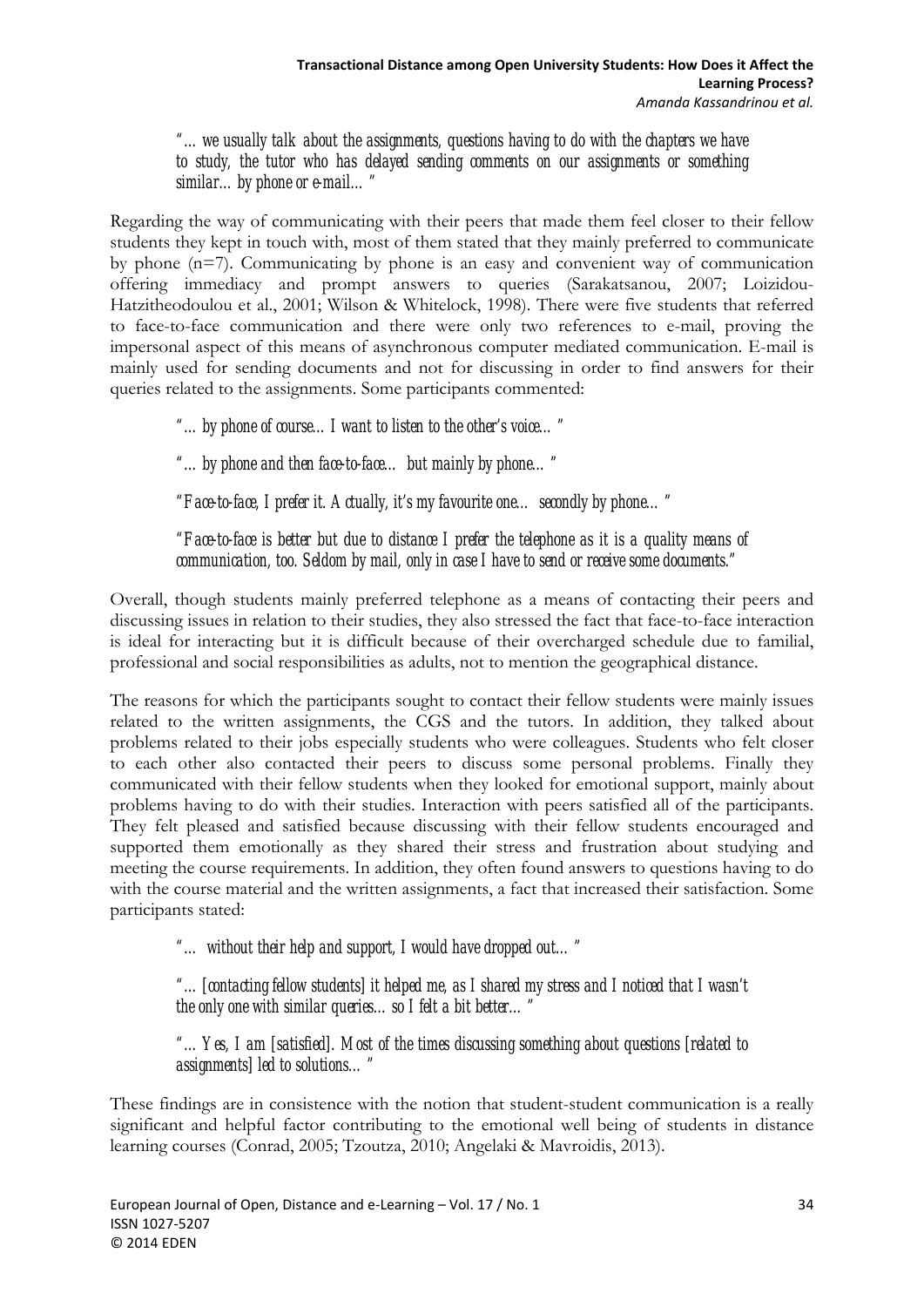#### *Theme 4: Factors increasing transactional distance among students*

#### *Reasons for development of transactional distance among students*

Trying to track the reasons that make students' perception of transactional distance increase, the findings showed that students considered geographical distance  $(n=7)$  and the small number of CGS ( $n=5$ ) as well as the fact that their attendance was not compulsory ( $n=2$ ) as major factors leading students to perceive an increased level of transactional distance between them and their fellow students. Furthermore, overcharged schedules – and consequently lack of spare time – is another barrier for students, impeding the development of student-student dialogue and increasing transactional distance among them. Some participants commented characteristically:

*" … [Geographical] distance and the fact that presence at the CGS is not compulsory mean that many students are not present at the CGS. So, we can't meet and get to know each other better…"* 

*"… Geographical distance is large. We come from different parts of Greece and we meet our peers once every two months when the CGS are held and it's only for 4 hours…"* 

*"… mainly [geographical] distance and lack of free time..."* 

*"…the responsibilities that each one of us has… working… family… very limited free time. The fact that we live far away…"* 

Students of distance learning courses in higher education are adult learners usually overwhelmed by professional social and family responsibilities depriving them of free time and often having a negative effect on their studies (Μüller, 2008; Liu et al., 2004; Moss, 2004). Lack of free time seems to be associated both with the lack of communication between the CGS and with the frequency of presence at them, therefore increasing the feeling of distance between students and their peers. In addition, the fact that all students had obtained their undergraduate degree attending conventional university courses could justify their tendency to consider geographical distance as a main factor of increasing transactional distance.

Different backgrounds and lack of common interests were two reasons reported by one student. Another one also referred to the restricted development of the web based instructional environment / portal of the distance learning provider (HOU), providing restricted opportunities for asynchronous and – especially – synchronous CMC and therefore discouraging learnerlearner communication and interaction leading to increased perception of transactional distance. According to Dron et al. (2004) and Stein et al. (2005) who studied transactional distance issues in blended learning environments, opportunities for learner–learner interaction should be part of course design cultivating and nurturing a collaborative online community, where transactional distance shrinks making geographical distance less relevant.

The reserved personality of some students was referred as a factor impeding communication and interaction among peers by one of the students. This is in accordance with other studies which consider that some students' introversion is an inhibiting factor regarding development of dialogue among students (Tait, 2003; Saenz, 2002; Angelaki & Mavroidis, 2013). Additionally a great number of the participants claimed that tutor's lack of interest in encouraging communication, interaction, cooperation and a sense of community among learners was a significant factor for increasing perception of transactional distance between them and their fellow students (n=7). A participant observed: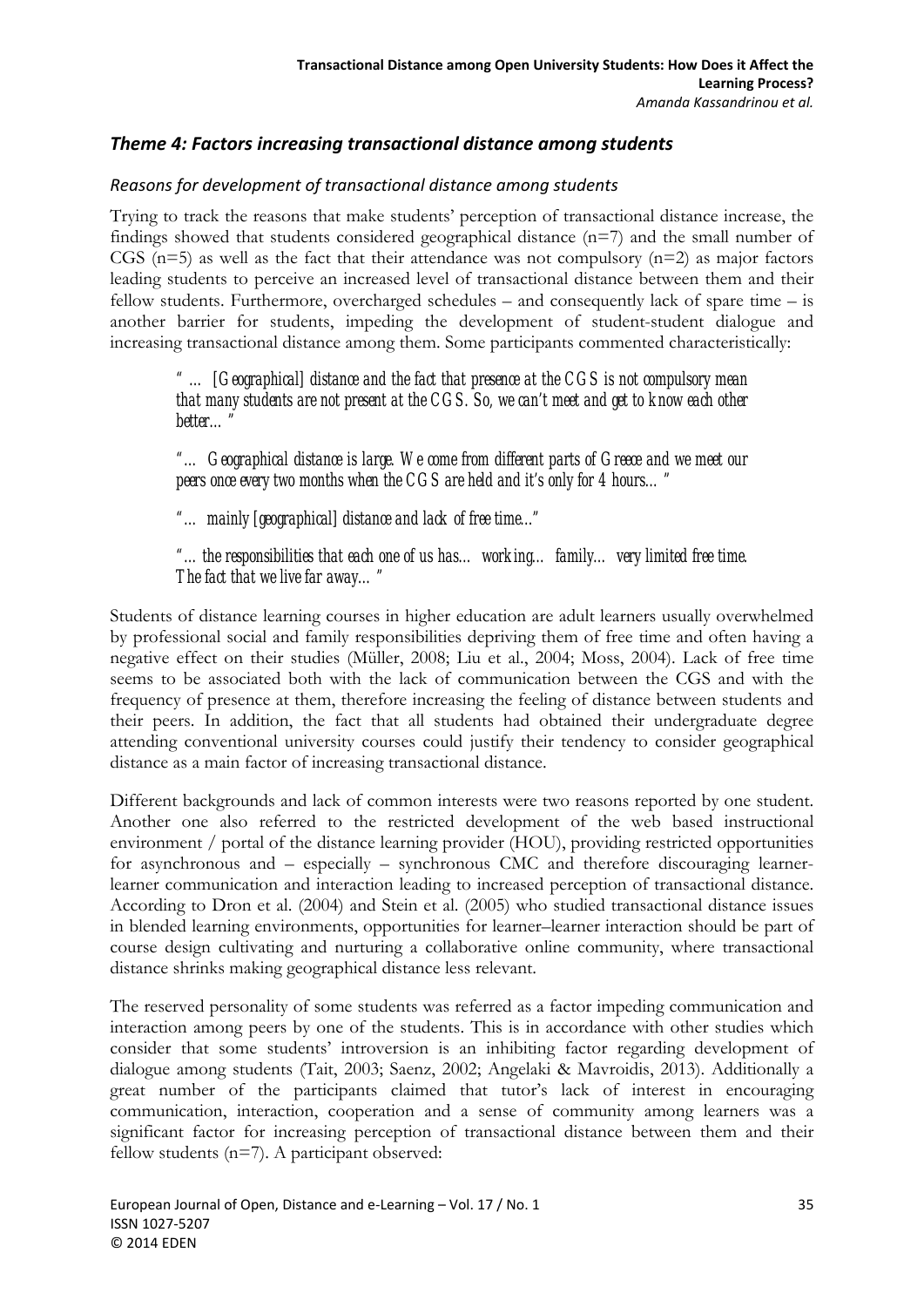*" … Not all of them [tutors], unfortunately very few did it [encourage communication among students] by electronically forwarding the list with the students' emails and phone numbers to each student of the group, by setting group activities during the CGS in order to encourage interaction. That was really helpful as it made us feel closer to our fellow students. It considerably helped us as compared to other tutors whose course planning didn't involve such activities…"* 

The important role of the tutor in encouraging quality communication and interaction among students of distance learning courses is stressed by several researchers (Conrad, 2005; Stein et al., 2005; Tzoutza, 2010; Pavlakis & Kaitelidou, 2012; Angelaki & Mavroidis, 2013). Moreover Anderson and Dron (2011) noted that in a course in which the ideal of low transactional distance is set as a goal, the tutor should assume a facilitative role as far as issues of dialogue and communication are concerned. Finally, Farquhar (2013) seeing the amount and quality not only of tutor-student dialogue but learner-learner dialogue as well, metaphorically calls the instructor a " traffic cop" who ideally ensures that each learner who enters the flow would feel safe to progress cooperating with other students, would share the road and stop long enough allowing others to traverse and progress.

# *Theme 5: The effect of transactional distance on the learning process*

#### *Role of transactional distance in the learning process*

The responses of the students showed that the lack of communication or the restricted interaction with their peers, i.e. the presence of transactional distance, has a negative effect on their learning process as well as on the completion of their studies. Building relationship with their classmates was considered highly important and was related to the motivation and persistence in their distance learning course by six participants. Some of the respondents were convinced by their fellow students not to abandon their studies, although they had seriously considered it due to reasons such as financial difficulties, having failed the final exams or lack of time because of multiple responsibilities. One of the participants stated:

*"…Yes they [peers] helped me a lot! They actually talked me out of dropping out. They motivated me and persuaded me about the value of the Master's degree…"* 

In addition, all of the students knew a case of somebody attending a distance learning course who thought about dropping out. Some of them did it but for some others tutors' or/and peers' support was significant in making them change their mind. Building a sense of community and social relationships with tutors and fellow students provides a key support system for learners of distance learning courses (Anderson, 2003; Barker, 2003; Richardson & Swan, 2003; Rovai & Baker 2005; Μüller, 2008).

The responses also showed that meaningful interaction with peers, and therefore low transactional distance, was a significant aspect of the participants learning communities. Most of the respondents' feeling of satisfaction, motivation for their studies and sense of intimacy was derived from interaction with their fellow students during the CGS as well as between the CGS for preparing the written assignments set by the tutor (Μüller, 2008; Herbert, 2006; Richardson & Swan, 2003).

Yet, there were several students  $(n=4)$  who considered interaction with their fellow students as an important aspect of their studies but not absolutely necessary as they "… can meet the requirements of the course without interacting with them [peers] or being in need of their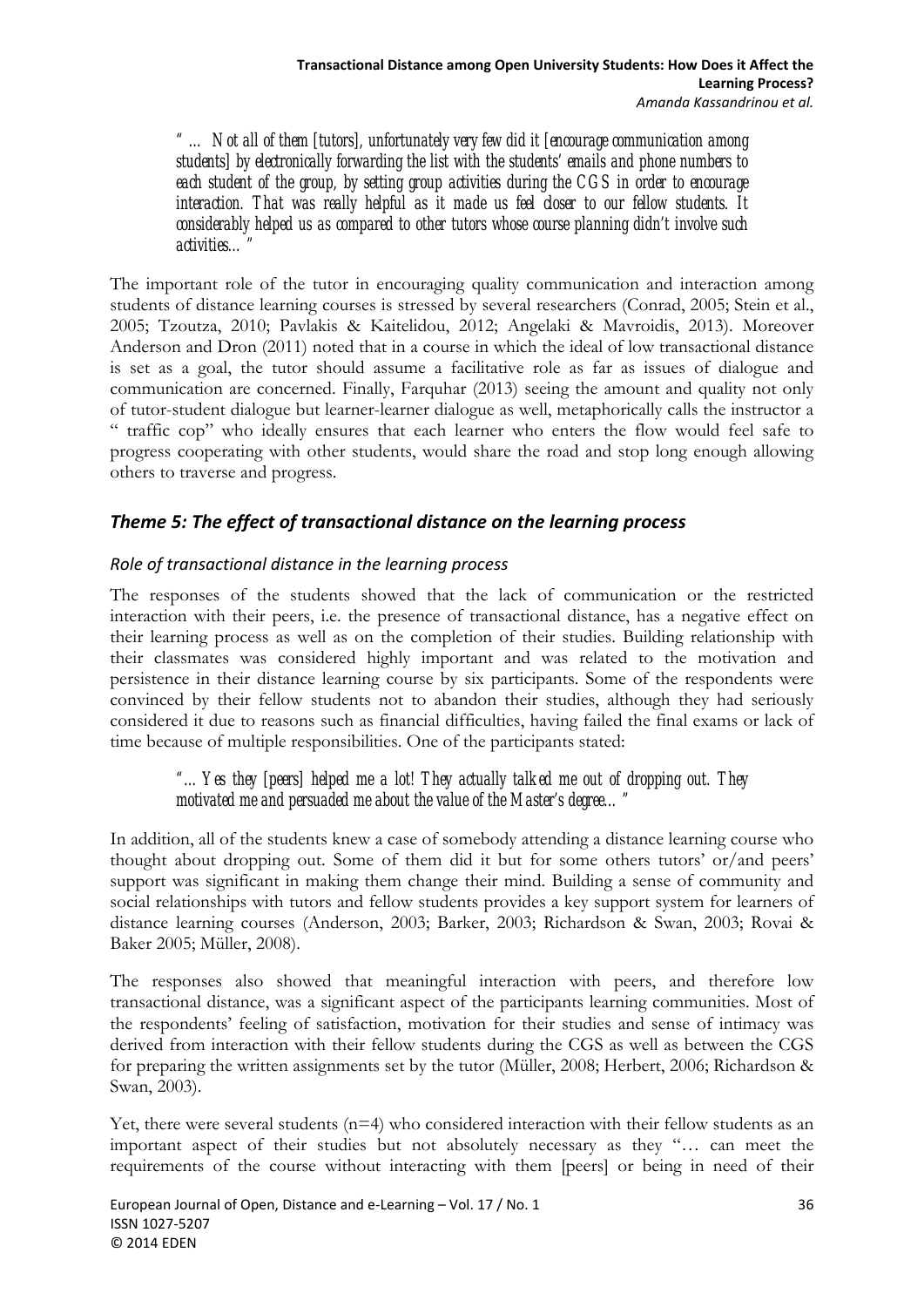support." Some others (n=2) stated that they do not consider communication with peers important at all in the framework of their studies. The above could be related to the learners' degree of autonomy which is mainly a personal trait on the grounds that mature learners with high levels of autonomy might be able to manage their learning easily (Benson & Samarawickrema, 2009). The students' temperament and mentality as well as the low value attributed to student-student communication may also lead them to attribute little or no importance to it during their studies (Tait, 2003; Loizidou-Hatzitheodoulou et al., 2001).

#### *Theme 6: Ways of reducing student‐student transactional distance*

#### *How can the transactional distance among students be reduced?*

When asked to suggest ways that they believe would help to reduce transactional distance among peers, participants made several suggestions. In particular, concerning the provider, (HOU) they asked for more CGS meetings as well as their decentralisation (since they take place only in three cities for the postgraduate courses). The important role of CGS in fostering interaction, and therefore reducing transactional distance in blended courses, is also stressed by other researchers (Benson & Samarawickrema, 2009; Dron et al., 2004). Respondents also mentioned decentralisation of some social events (e.g. graduation ceremony) and of the facilities offered, such as library services and study centres. A respondent stated:

*"…more centres around the country would mean less geographical distance. In this way they [students] would be able to communicate face-to-face more easily and frequently between the CGS."* 

Students also suggested that the HOU portal should be improved in order to encourage students both regarding synchronous and asynchronous CMC; in this way the feeling of learning community would be reinforced as communication and interaction among peers would be easier and prompt. One student also referred to the possibility of implementing Counselling Group Teleconference Sessions. Mavroidis et al. (2013) note that teleconference is only recently being used in Greece as an advanced ICT tool in education, mainly in pilot applications. Widespread use of teleconference by the HOU would require the development and use of appropriate, mature, tools as well as the training of both students and tutors. Up to now, HOU seems to adopt a more traditional approach focusing more on learner autonomy and independence rather than on collaborative approaches and discourse (Angelaki & Mavroidis, 2013).

The important role of the tutor in facilitating communication and interaction among learners as well as in building a sense of community in several ways in distance learning courses is stressed by many researchers (Anderson, 2003; Dron et al., 2004; Clair & Fite, 2005; Conrad, 2005; Farquhar, 2013). Most of the respondents in this study asked for "friendly teachers" who will use collaborative approaches of teaching and whose course planning will be mainly focused on group activities encouraging cooperation and team spirit. According to Terhemba (2006), assigning group activities is an important factor for increasing interactivity and a sense of belonging to a community among distance education students. Moreover, a few students thought that the tutor would definitely help communication to increase by forwarding to students the contact details of their peers from the very beginning of the course. Finally some students suggested that it would be helpful if tutors were willing to organise some kind of social meetings so that the students could meet somewhere out and discuss about things having nothing to do with the course. A participant characteristically said: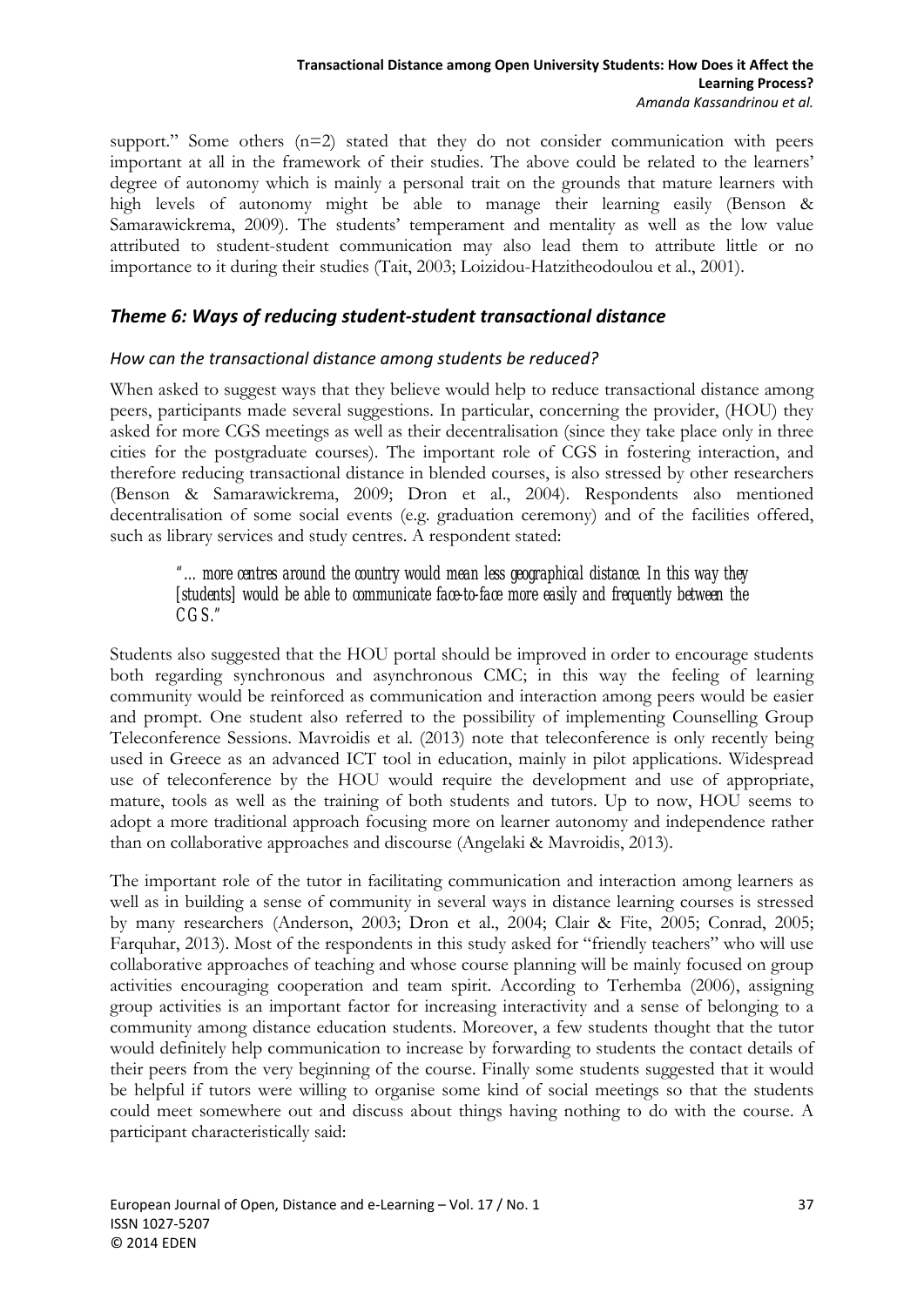*"As for the teacher, more group activities are essential and why not organising friendly catch up meetings with peers somewhere outside the classroom… to encourage socialising with our classmates."* 

Finally, concerning what the students themselves can do to decrease transactional distance between them and their fellow students, respondents stressed that students should take more initiative for communicating with their peers, not only during but also between the CGS. Additionally, they should seek to use more frequently the portal of HOU which mainly provides possibilities for asynchronous ways of CMC and interaction with their peers such as chats and forums which contribute significantly to the promotion of student-student communication and the reinforcement of the sense of community among learners (Conrad, 2005; Stein et al., 2005; Tzoutza, 2010).

# **Conclusion**

In conclusion, students perceive that transactional distance exists between them and their peers and attribute it mainly to the geographical distance, which separates them from their fellow students. This fact results in restricted communication and interaction among them. Students' mentality and temperament, the important role of the tutor in encouraging student-student communication as well as the restricted opportunities for interaction offered by the course provider (in this case HOU) are also considered as possible reasons related with the presence of transactional distance among learners.

Moreover the value of the psycho-emotional aspects of the support from peers is obvious from this study. Many students, who had seriously considered abandoning their studies finally did not do so, thanks to the support and encouragement that they received from some of their fellow students. The problem is that communication is restricted. Students communicate essentially only with very few of their peers while there is absolute lack of communication with the rest especially during the time span between the CGS. Several ways of reducing this communication gap among students were proposed by the interview participants. Suggestions involved action taken from all parts, that is to say students, tutors as well as the distance learning provider (HOU).

Another finding of the present study that can have a considerably positive effect on distance learning practice is the tutor's essential role as communication facilitator. The tutor is supposed to continuously facilitate, foster and encourage quality communication and interaction among students. Furthermore, the students themselves should realise their own responsibility regarding the communication space they perceive between them and their peers. Finally, as noted above, as far as the institution (HOU in this case) is concerned, the findings of this study could be a starting point for considering ways of decreasing transactional distance among students as well as improving the learning results. According to Garrison (2009), distance education has not fully embraced the collaborative potential of online learning and therefore there is a need for distance education to further address issues of collaboration and community. For instance, the use of ICT collaborative tools such as teleconference, could contribute to the creation of an enabling environment for interpersonal communication and to the development of an online learning community, which – in combination with the face-to-face CGS – can assist in decreasing transactional distance.

European Journal of Open, Distance and e‐Learning – Vol. 17 / No. 1 38 It should be noted though, that there are certain limitations which may have influenced the findings of the present study. One limitation is that the findings cannot be generalized due to the nature and the rather small sample of the study. A larger sample would enable further investigation of presence of transactional distance among students and the effects on learners'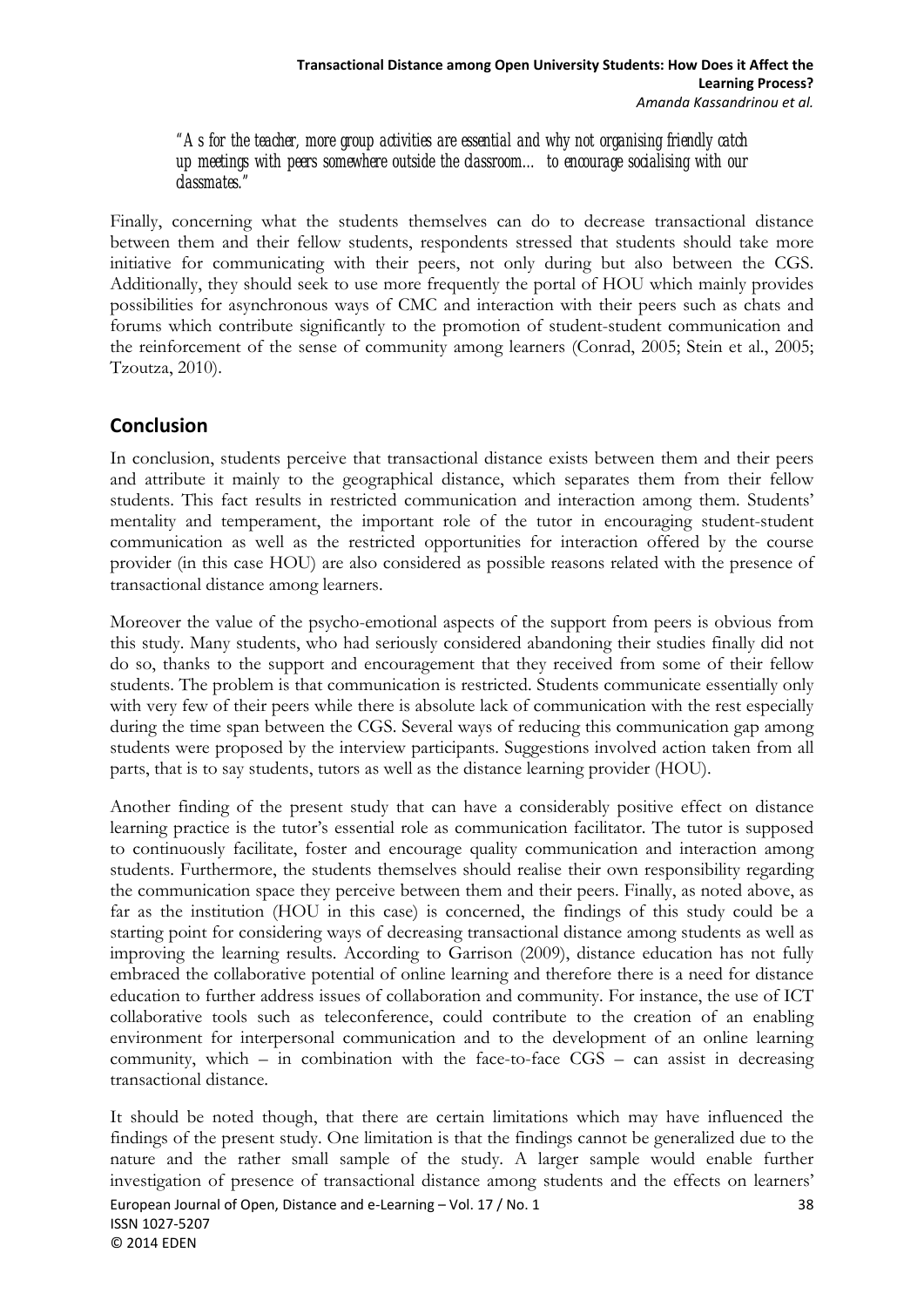learning process. Focusing only on postgraduate students could be perceived as another limitation although both graduate and postgraduate students share the essential element of being adult learners in an open university. Future studies could focus on undergraduate students and possibly on comparing results between postgraduate and undergraduate students. Finally, aiming at an in depth understanding of the transactional distance theory, it would be very useful to investigate in an integrated manner all the dimensions of transactional distance including tutorlearner, learner–content and learner-interface transactional distance. Building on the present study we plan to design a large survey that will allow for a wider generalisation of the findings.

#### **References**

- 1. Anastasiades, P. and Iliadou, C. (2010). Communication between tutors- students in DL. A case study of the Hellenic Open University. In *European Journal of Open, Distance and E-learning, 13(2)*. Retrieved on April 10, 2012 from: http://www.eurodl.org/index.php?p=archives&year=2010&halfyear=2&article=407
- 2. Anderson, T. (2003). Getting the Mix Right Again: An updated and theoretical rationale for interaction. In *International Review of Research in Open and Distance Learning, 4(2).* http://www.irrodl.org/index.php/irrodl/article/view/149
- 3. Anderson, T. and Dron, J. (2011). Three Generations of Distance Education Pedagogy. In *International Review of Research in Open and Distance Learning, 12(3)*, (pp. 80-97).
- 4. Angelaki, C. and Mavroidis, I. (2013). Communication and Social Presence: The impact on adult Learners' emotions in distance learning. In European Journal of Open, Distance and e-Learning, 16(1), (pp. 78-93). http://www.eurodl.org/materials/contrib/2013/Angelaki\_Mavroidis.pdf
- 5. Barker, S. (2003). Introducing group work and communication skills for external students: an analysis of the use of asynchronous online tools. In G. Crisp, D. Thiele, I. Scholten, S. Barker & J. Baron (eds.), *Interact, Integrate, Impact: Proceedings of the 20th Annual Conference of the Australasian Society for Computers in Learning in Tertiary Education.* Adelaide, 7-10 December 2003.
- 6. Benson, R. and Samarawickrema, G. (2009). Addressing the context of e-learning: using transactional distance theory to inform design. In *Distance Education, 30(1)*, (pp. 5-21).
- 7. Bird, M.; Hammersley, M.; Gomm, R. and Woods, P. (1999). *Educational Research in Practice.* Study Manual. Patras, HOU Press.
- 8. Bischoff, W.R. (1993). *Transactional distance, interactive television, and electronic mail communication in graduate public health and nursing courses: Implications for professional education.* Unpublished doctoral dissertation, University of Hawaii.
- 9. Bischoff, W.R.; Bisconer, S.W.; Kooker, B.M. and Woods, L.C. (1996). Transactional distance and interactive television in the distance education of health professionals. In *American Journal of Distance Education, 10(3)*, (pp. 4-19).
- 10. Bradley, J. (1993). Methodological issues and practices in qualitative research. In *The Library Quarterly, 63(1)*, (pp. 431-449).
- 11. Chen, Y.J. (2001a). Transactional distance in World Wide Web learning environments. In *Innovations in Education and Teaching International, 55(4)*, (pp. 327-338).
- 12. Chen, Y.J. (2001b). Dimensions of transactional distance in World Wide Web learning environment: A factor analysis. In *British Journal of Educational Technology, 52(4)*, (pp. 459-470).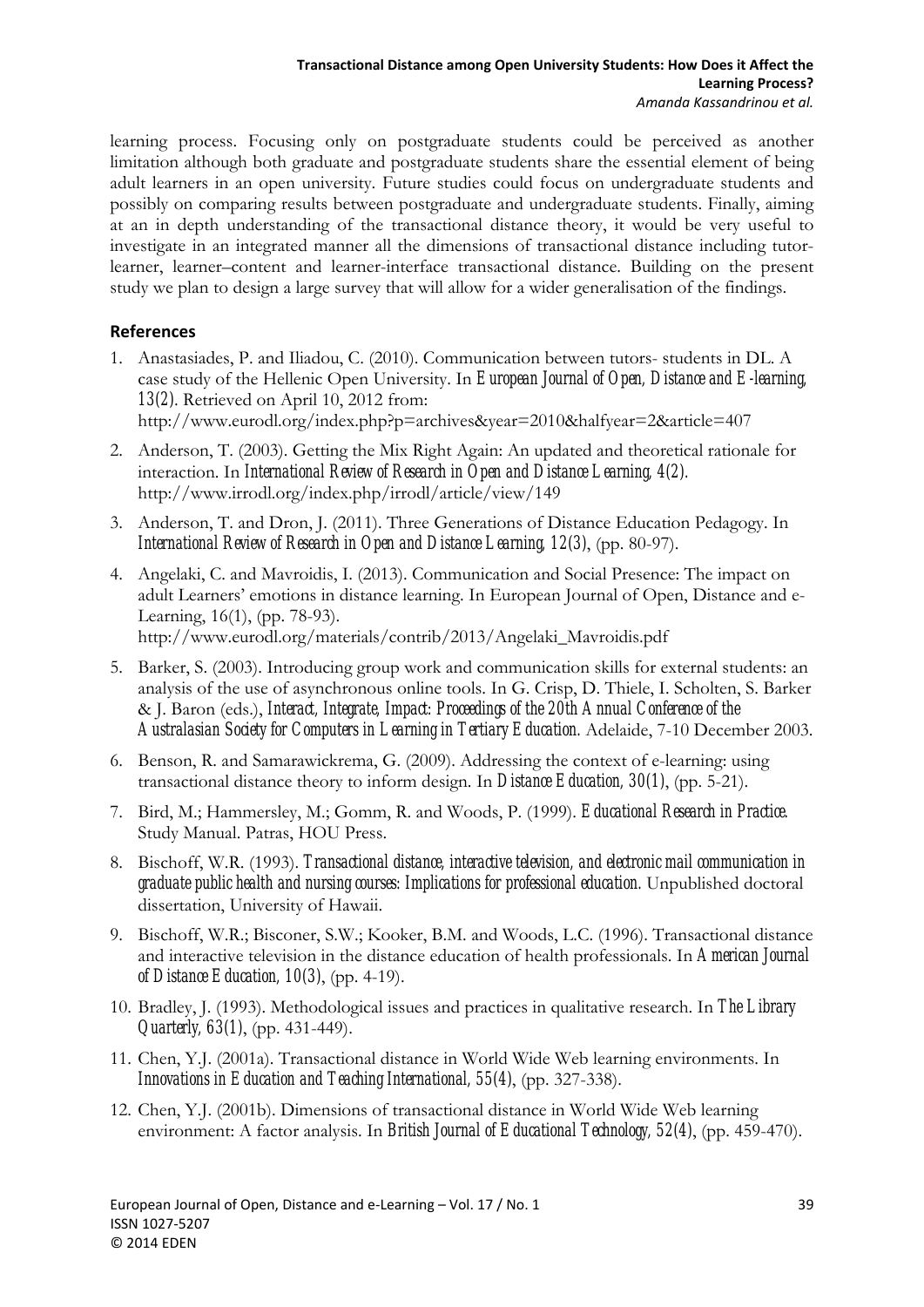- 13. Chen, Y.J. and Willits, F.K. (1998). A path analysis of the concepts in Moore's theory of transactional distance in a videoconferencing learning environment. In *The American Journal of Distance Education, 13(2)*, (pp. 51-65).
- 14. Clair, R.S. and Fite, S. (2005). Far off Voices: Social Capital and Distance Education. In A. Lionarakis (ed), *1st Panhellenic Conference for Open and Distance Education. Pedagogical and Technological Applications. Conference Proceedings. Vol. A*, (pp.13-19). Athens : Propompos.
- 15. Cohen, L.; Manion, L. and Morrison, K. (2007). *Research Methods in Education.* 6th edition. Routledge.
- 16. Conrad, D. (2005). Building and Maintaining Community in Cohort –Based Online Learning. In *Journal of Distance Education, 20(1)*, (pp. 1-20).
- 17. Dabbagh, N. (2004). Distance learning: emerging pedagogical issues and learning designs. In *Quarterly Review of Distance Education, 5(1)*, (pp. 37-49).
- 18. Deschenes, A.J. (1996). Un programme d'initiation a la formation a distance de type constructiviste: Un réseau de communication pour l'apprentissage. In *Distances, 1(2)*, (pp. 15- 34). Retrieved on June 8, 2012 from http://cqfd.teluq.uquebec.ca/distances/D1\_2\_c.pdf
- 19. Dewey, J. and Bentley, A. (1949). *Knowing and the Known.* Beacon Press, Boston.
- 20. Dron, J.; Seidel, C. and Litten, G. (2004). Transactional distance in a blended learning environment. In *ALT-F: Research in Learning Technology, 12(2)*, (pp. 163-174).
- 21. Dron,J. (2006). Social software and the emergence of control. In *Proceedings of the sixth IEEE International Conference on Advanced Learning Technologies (ICALT 2006)*, (pp. 41-45). Kerkra, The Netherlands IEEE.
- 22. Dron, J. (2007a). *Control and Constraint in e-learning: Choosing when to choose.* Hershey, PA: Information Science Publishing.
- 23. Dron, J. (2007b). Designing the undesignable. Social software and control. In *Educational Technology & Society, 10(3)*, (pp. 60-71).
- 24. Farquhar, L. (2013). The intersection of dialogue and low transactional distance: considerations for Higher Education. In *European Journal of Open, Distance and e-Learning, 16(2)*, 28-39. http://www.eurodl.org/?p=archives&year=2013&halfyear=2&article=581
- 25. Force, D. (2004). *Relationships among transactional distance variables in asynchronous computer conferences: A correlational study.* Unpublished Master Thesis Athabasca University.
- 26. Garrison, R. (2000). Theoretical challenges for Distance Education in the 21st century: A swift from structural to transactional issues. In *The International Review of Research in Open and Distance Learning, 1(1)*, Retrieved on October 10, 2011 from: http://www.irrodl.org/index.php/irrodl/article/viewFile/2/22
- 27. Garrison, D.R. (2009). Implications of online learning for the conceptual development and practice of distance education. In *Journal of Distance Education, 23(2)*, (pp. 93-104).
- 28. Giossos, I. (2009). *Validity and reliability of transactional distance in the framework of Hellenic Open University.* Dissertation. Course: Studies in Education, School of Humanities, Patras, Hellenic Open University. (in Greek with English abstract)
- 29. Giossos, I.; Mavroidis, I. and Koutsouba, M. (2008). Research in distance education: review and perspectives. In *Open Education, 4(1)*, (pp. 49-60). In Greek with English abstract.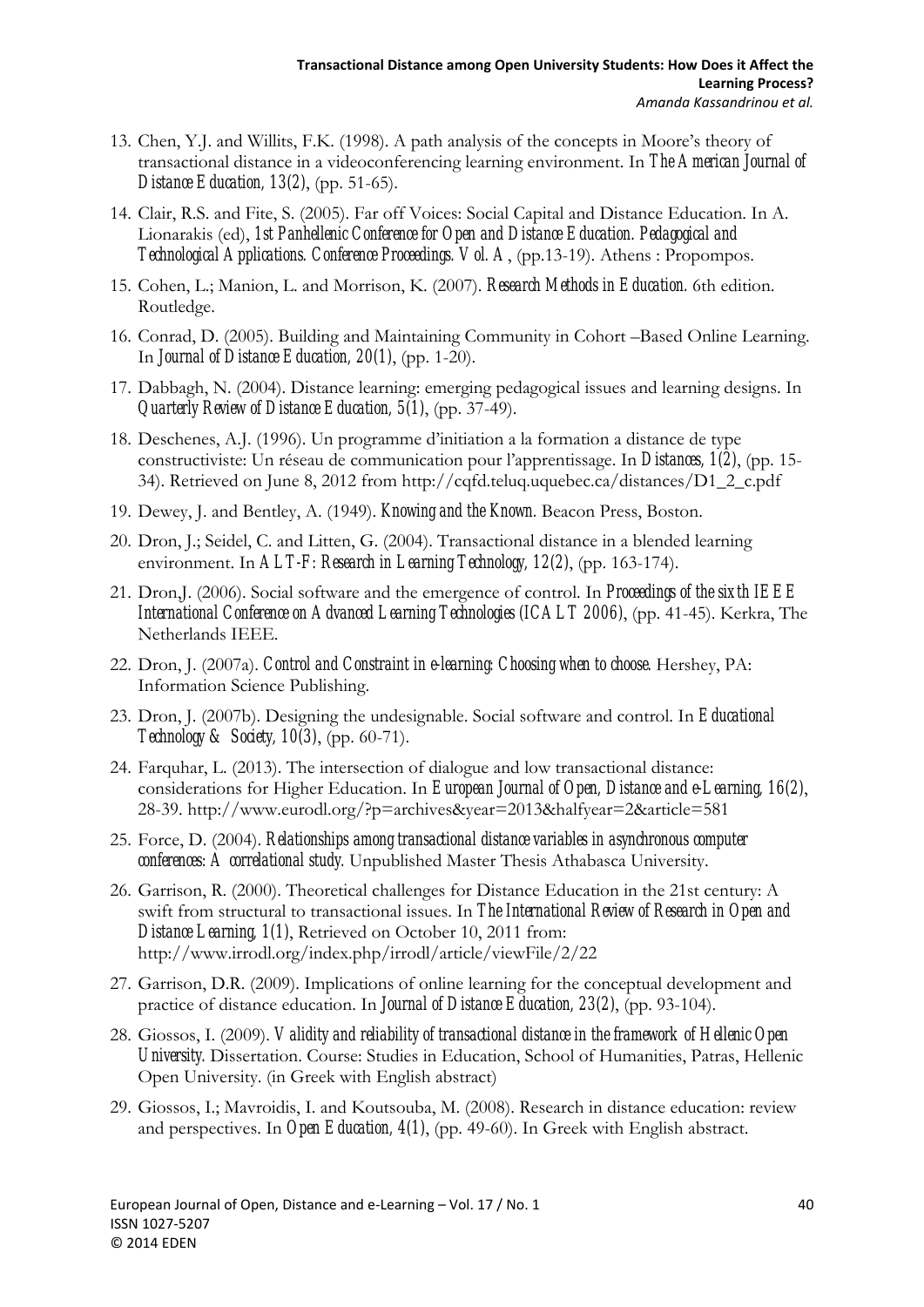- 30. Giossos, I.; Koutsouba, M.; Lionarakis, A. and Skavantzos, K. (2009). Reconsidering Moore's transactional distance Theory. In *European Journal of Open Distance and ELearning, 2009(2)*, (pp. 1-6).
- 31. Gokool-Ramdoo, S. (2008). Beyond the Theoretical Impasse: Extending the applications of Transactional Distance Theory. In *International Review of Research in Open and Distance Learning, (9)3*.
- 32. Gunawardena, C.N. and McIsaac, M.S. (2004). Distance Education. In D.H. Jonassen (ed.), *Handbook of research for educational communications & technology,* (pp. 355-395), (2nd Edition). London: Lawrence Erlbaum Associates.
- 33. Herbert, M. (2006). Staying the Course: A study in online student satisfaction and retention. In *Online Journal of Distance Learning Administration, 9(4)*.
- 34. Hillman, D.C.; Willis, D.J. and Gunawardena, C.N. (1994). Learner interface Interaction in distance education: An extension of contemporary models and Strategies for practitioners. In *The American Journal of Distance Education, 8(2)*, (pp. 30–42).
- 35. Jung, I. (2001). Building a theoretical framework of Web-based instruction in the context of distance education. In *British Journal of Educational Technology, 32(5)*, (pp. 525-534).
- 36. Kanuka, H.; Collet, D. and Caswell, C. (2002). University instructor perceptions of use of asynchronous text-based discussion in distance courses. In *The American Journal of Distance Education, 16(3)*, (pp. 151-167).
- 37. Lemone, K. (2005). Analysing Cultural Influences on E-Learning Transactional Issues. In G. Richards (ed.), *Proceedings of World Conference on E-Learning in Corporate, Government, Healthcare, and Higher Education 2005,* (pp. 2637-2644). Chesapeake, VA: AACE.
- 38. Liu, G.; Liu, Y.; Liang, G.; Song, J.; Liao, J.; Li, G. and Lin, M. (2004). Comparison of E-Learning in Distance Education in Different Cultural Settings. In G. Richards (ed.), *Proceedings of World Conference on E-Learning in Corporate, Government, Healthcare, and Higher Education 2004*, (pp. 370-374). Chesapeake, VA: AACE.
- 39. Loizidou-Hatzitheodoulou, P.; Vasala, P.; Kakouris, Α.; Mavroidis, I.; Tassios, T. (2001). Types of communication in distance learning and their contribution to the educational process. The case of the students of the postgraduate module "Open and Distance Education" of HOU. In the *Proceedings – 1st Panhellenic Conference for Open and Distance Education* (in Greek with English abstract).
- 40. Mavroidis, I.; Karatrantou, A.; Koutsouba, M.; Giossos, Y.; Papadakis, S. (2013). Technology Acceptance and Social Presence in Distance Education. A case Study on the Use of Teleconference at a Postgraduate Course of the Hellenic Open University. In *European Journal of Open Distance and e-Learning, 16(2)*. Retrieved on November 27, 2013 from: http://www.eurodl.org/?p=archives&year=2013&halfyear=2&article=590
- 41. Moore, M.G. (1997). Theory of Transactional distance. In D. Keegan (ed.), *Theoretical Principles of Distance Education,* (pp. 22-38). New York: Routledge.
- 42. Moore, M. and Kearsley, G. (1996). *Distance Education: A systems review.* Belmont CA: Wadsworth Publishing Company.
- 43. Moss, D. (2004). Creating space for learning: Conceptualising women & higher education through space & time. In *Gender & Education, 16(3)*, (pp. 283-362).
- 44. Μüller, T. (2008). Persistence of Women in on line Degree Completion Programs. In *International Review of Research in Open & Distance Learning, 9(2)*, (pp. 1-18).